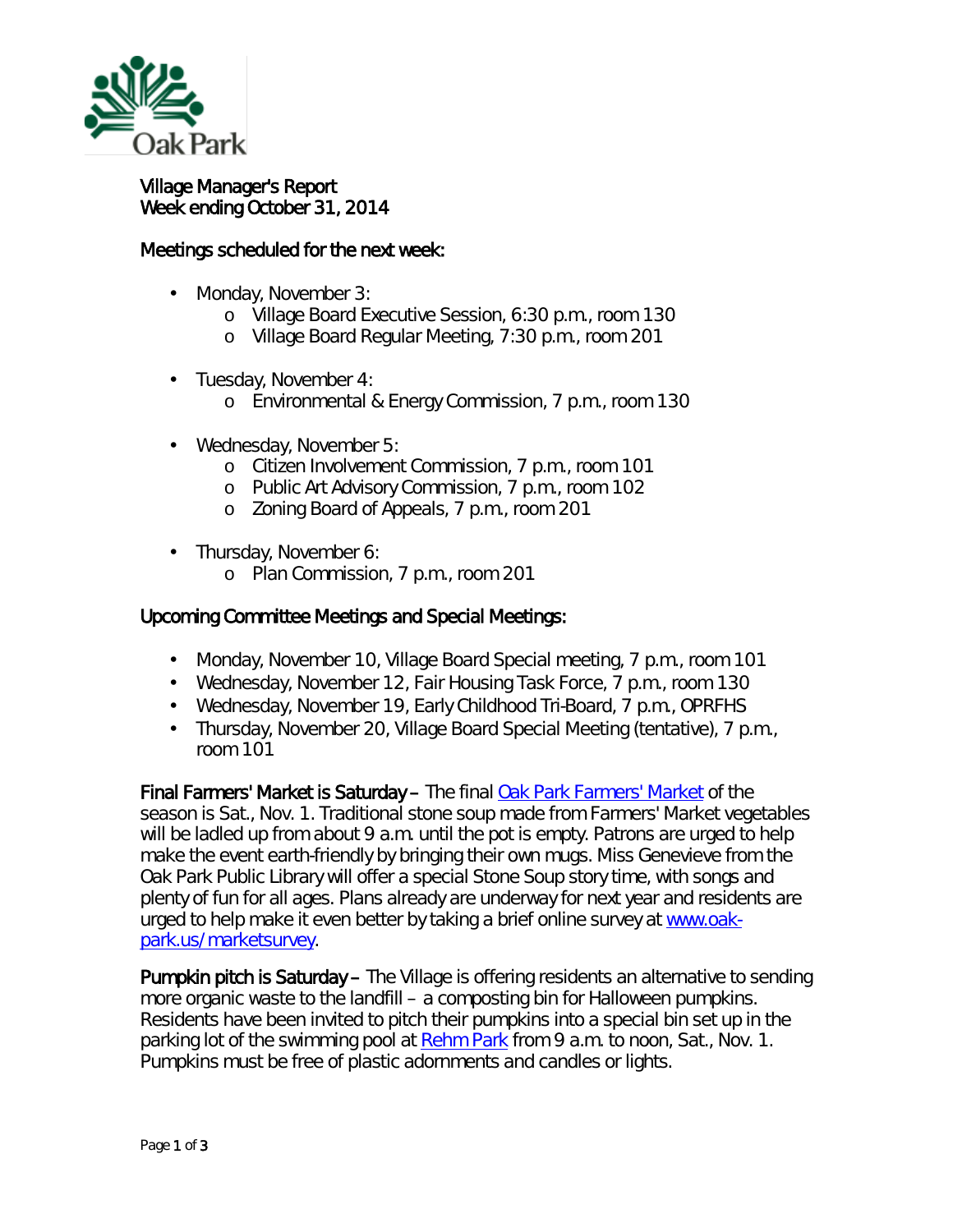Standard time returns this weekend – Standard time officially returns at 2 a.m., Sun., Nov. 2, when we fall back one hour. The Fire Department always uses the time change as a reminder to residents to replace batteries in their smoke and carbon monoxide detectors. Working detectors can double the chances of survival by providing critical extra time for safe escape.

CAFR earns achievement award – The Village's most recent Comprehensive Annual Financial Report has earned a *Certificate of Achievement for Excellence in Financial Reporting* from the [Government Finance Officers Association \(GFOA\).](http://www.gfoa.org/) In the letter notifying the Village of the honor, the GFOA called the award the "highest form of recognition in governmental accounting and financial reporting." The Village budget has been similarly recognized for the past two years by the GFOA, a nonprofit professional association that serves more than 17,500 government finance professionals across North America. The CAFR for which the award was given is [posted on the Village website](http://www.oak-park.us/your-government/budget-purchasing/financial-reports) along with a range of other important financial reports.

Lake & Forest neighborhood meeting - The developer of the Lake & Forest project has scheduled a neighborhood meeting for 7:30 a.m., Fri., Nov. 7 at the Nineteenth Century Club. [Invitations](http://www.oak-park.us/sites/default/files/456678891/2014-11-07-lake-forest-neighborhood-meeting-invitation.pdf) were mailed to all nearby properties and distributed to business operators through the [Downtown Oak Park](http://www.downtownoakpark.net/) business association. The early morning was chosen to accommodate both residents and businesses. Representatives of the development partnership and construction company will provide a brief overview of the project, with an emphasis on how the work will progress and may affect the neighborhood and business district. A question-andanswer period will follow. Village staff also will be on hand to answer any questions related to activities within municipal control.

Electronics recycling statistics are  $\mathbf{in}$  – The final electronics recycling event of the year was held on Oct. 25. Some 528 households dropped off items for recycling that are no longer accepted by Illinois landfills. The six events held this year on the last Saturday of the month from May through October collected about 120,000 pounds of old electronics from 2,415 households. Internal discussions already are underway on how best to manage the popular service next year.

Capital improvements update – The federally funded Ridgeland Avenue resurfacing project was expected to wrap up this week with striping. Final parkway restoration, sign replacement and punch list items will be completed over the next two weeks along the project route from about South Boulevard to Roosevelt Road. With only pavement markings remaining, all of the season's local street and parking lot resurfacing projects should be completed by the end of next week. Five of the alley segments in the Green Alley project are substantially completed and open, with work on three other alleys expected to continue over the next couple of weeks. The concrete shortage has limited work on both alleys and sidewalks. Depending on the weather, scheduled work on the alley north of Berkshire Street between Woodbine and Kenilworth avenues and the alley south of North Avenue between Humphrey Avenue and Austin Boulevard may be delayed until spring. About 80 percent of the scheduled sidewalk work has been completed, but the remainder likely will be delayed until early spring when concrete supplies are expected to improve.